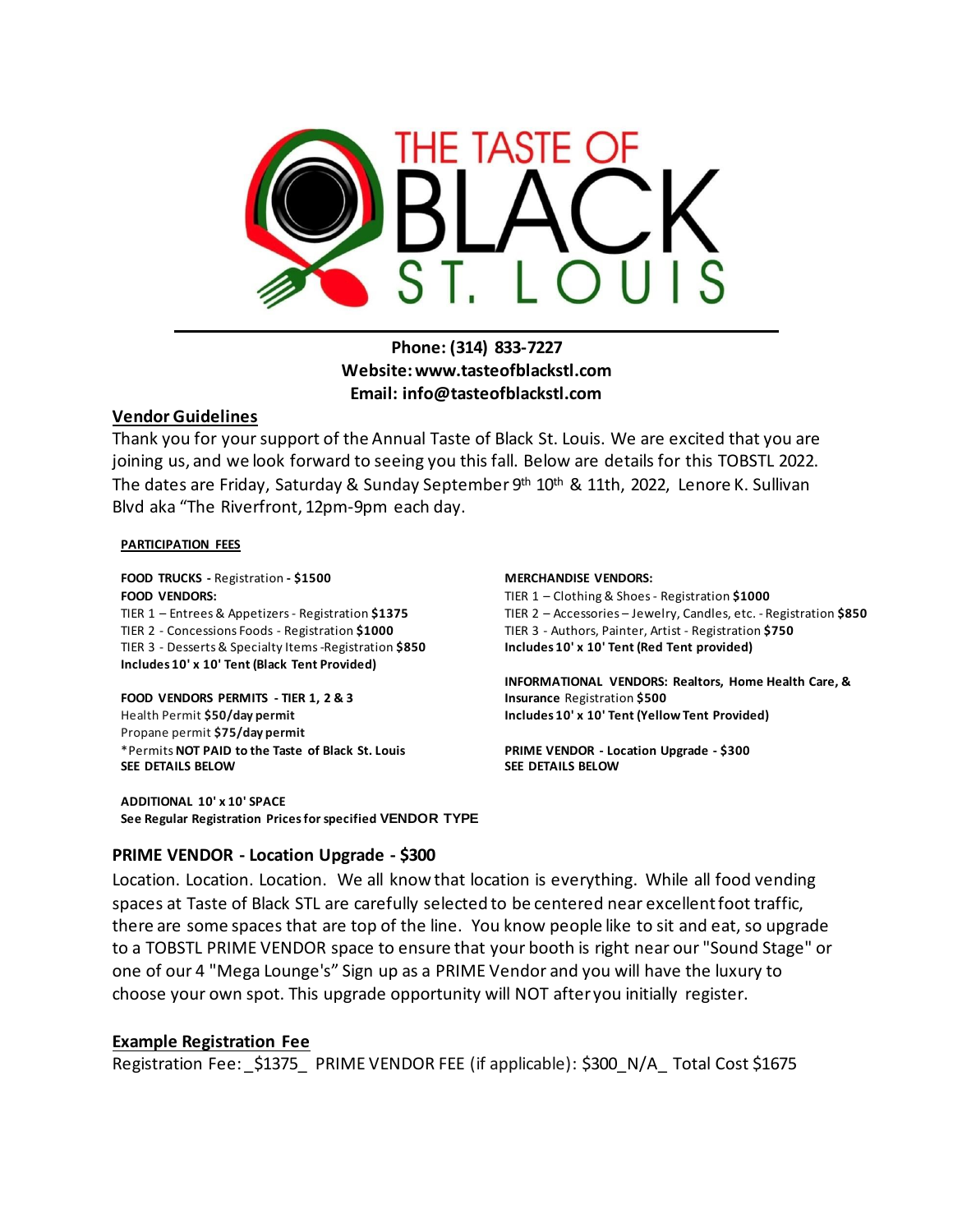#### **RULES, REGULATIONS AND OTHER DETAILS:**

**All exhibitors/vendors must have their own personal/business LICENSED and insurance to secure against any unforeseen personal injury or loss. Any exhibitors/vendors seeking business insurance see Casey Strong, Strong Insurance Group, ph:314-761-3885, Email: [cstrong@stronginsurancegroup.org](mailto:cstrong@stronginsurancegroup.org)** Promoter will not be liable for failure to hold event if failure is caused by any debilitating act of nature. Further, promoter will not be liable and will not refund any payments for any no shows of entertainers advertised to perform but failed to do so. Vendor agrees to hold harmless the Promoter, the Venue, City of St. Louis, and sponsors of Taste of Black STL LLC from all liability damage or expenses arising out of or in connection with any injury to any person while in the vendor's area, including lost, theft, damage, property, or personal injury resulting directly or indirectly from any act of omission of the Vendor, as well as failure to comply with the laws and ordinances of the city.

**\*All FOOD VENDORS (restaurants, catering companies, & specialty) exhibitors/vendors are required to apply for a Health Permit with the City of St. Louis Department of Health Bureau of Environmental Health Services Food & Beverage Control Program, located at 1520 Market St. Room 4051 St. Louis, MO 63103, 314-657-1539. Cost of a health permit is \$50 for the day. If permit is not obtained prior to the Taste of Black STL you will NOT be able to participate, NO REFUNDS WILL BE GIVEN. The health permit cost is not included in any fees associated the with Taste of Black STL registration.**

**\*All FOOD VENDORS (restaurants, catering companies, & specialty) exhibitors/vendors EXCLUDING FOOD TRUCKS, using propane/gas for fuel are required to apply for propane permit with the Fire Prevention Bureau, located at 1421 N. Jefferson St. Louis, MO 63106, Ph:314-289-1900. Cost of a Propane permit is \$75 for the day. If permit is not obtained prior to the event an inspector will be on site, the day of the event examining permits & space if a permit is needed an additional cost will apply. If permit is not obtained prior to the Taste of Black STL you will NOT be able to participate, NO REFUNDS WILL BE GIVEN. The propane permit cost is not included in any fees associated with the Taste of Black STL registration.**

**Vendor agrees to pay applicable fees to participate in Taste of Black St. Louis.** Promoter will not be held liable for generator failure during event. Promoter reserves the right to dictate which products/brands cannot be sold. Promoter will not be liable for any damage done to product at event. At the time of registration or no later than June 30th, 2022, vendors must submit the name(s) of every person who will occupy or will be working in the booth space.

All revenue generated by food and merchandise sales at the event is to be kept by the vendors. The festival will take no percentage of sales. **This event will continue rain or shine and will not be cancelled or moved to a rain date. No refunds. All payments are non-refundable**. Should Taste of Black St. Louis be postponed, vendors will be given credit in the next Taste of Black STL LLC event hosted by the promoters.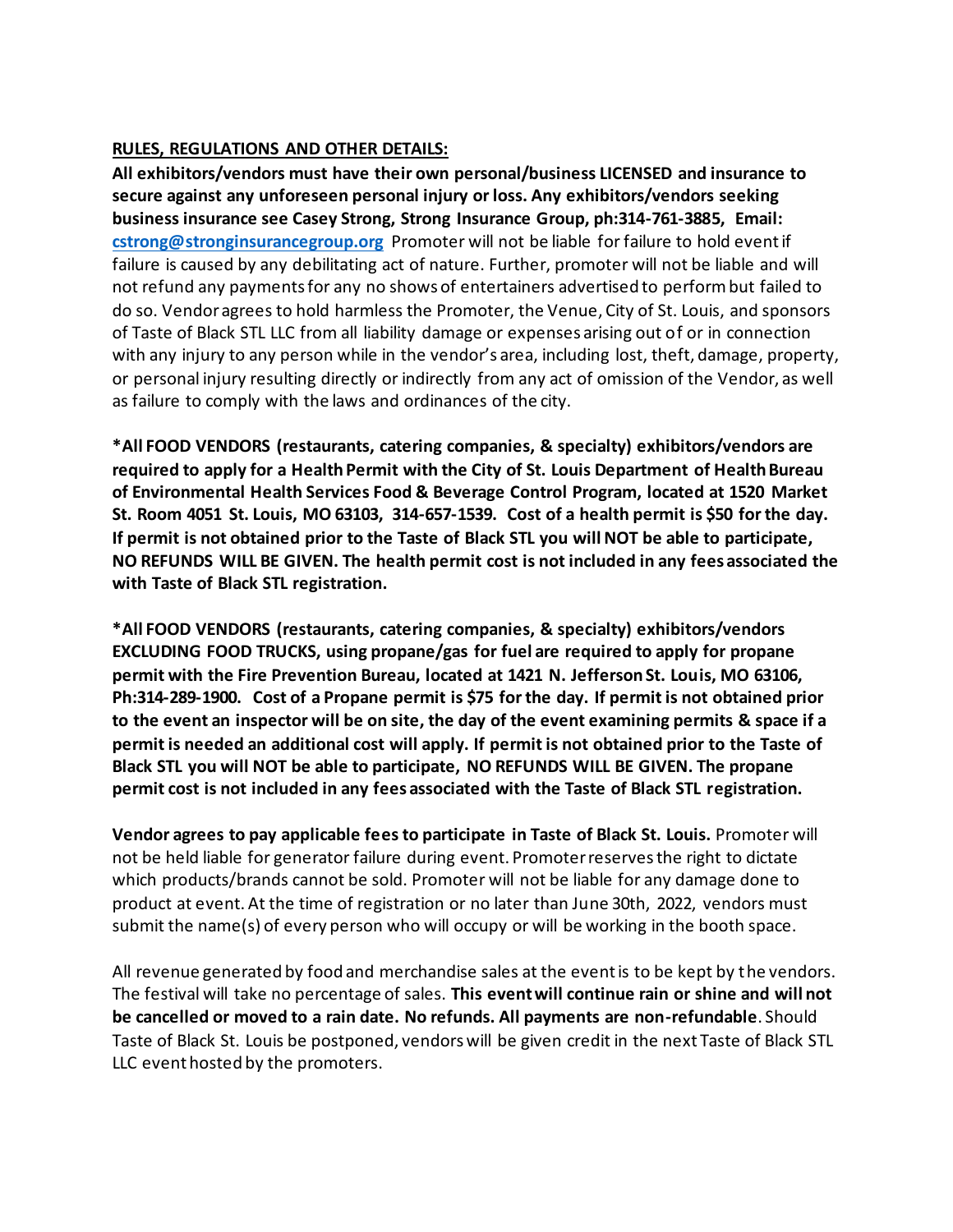#### **BOOTH SET UP**

- Set up is Friday, September 9th, 2022, 6:00am to 10:00am. Setup Times slot TBA.
- Vendors must be on the grounds and set up by 10:00am. NO LATE ENTRY
- Vendor Coordinators will provide directions to your vendor space. All Booth locations are final.

#### **BOOTH REQUIREMENTS**

- This is meant to be a fun and exciting event. Please staff your booth with happy, smiling people!
- Vendors that require a power source must provide their own power source.
- Vendor booth must be neat, attractive, and well-maintained.
- Vendors must have a professional looking business card, signs, banners, & table covers.
- Vendors are required to submit samples of their Logo's and signage prior to the event.
- Vendor booth must be open during the entire festival.
- Vendors are responsible for set up, (tents will be provided) maintaining, and removing your own booth, your merchandise, and your trash.
- Vendor booth must be removed, and the area cleaned up promptly following the event. **Overnight storage will be permitted ONLY 9/9 & 9/10 NO overnight will be permitted after Sunday 9/11/2022.**
- Vendors must accept both cash and card at their tent. ATMs will be onsite.
- Vendors must only sell from their booth space.
- Vendor accepts responsibility for all lost or stolen merchandise and equipment.
- Vendor accepts all responsibility, liability, and costs for any damage to booth, to customers, and to the environment.
- Vendors are expected to follow the proper tax codes and keep track of their sales and report them accordingly.
- Vendors must bring own table, chairs, sidewalls, trash can, fire extinguisher, first aid kit, gloves, & tablecloth.
- Vendors are responsible for the cleanliness of their space during and after the event.
- Vendors will **NOT** be permitted to sell anything not on the approved application.

#### **FOOD VENDOR REQUIREMENTS**

- Food booths must comply with local food handling regulations.
- Food booths must have an ABC Fire Extinguisher (Chrome).
- Food booths must have a Health Permit **\$50/day permit.**
- Food booths using propane must have a Propane permit **\$75/day permit.** Excluding Food Trucks
- Small refrigerators, ALL PROPANE TANKS, electrical stoves, and grills must be secured.
- Food booths must prepare enough food for the FULL DAY last year attendance was 80,000+
- Food booths must **ABSOLUTELY NO ON-SITE DUMPING ONSITE**
- Food Vendors are **Required** to submit menus for review.